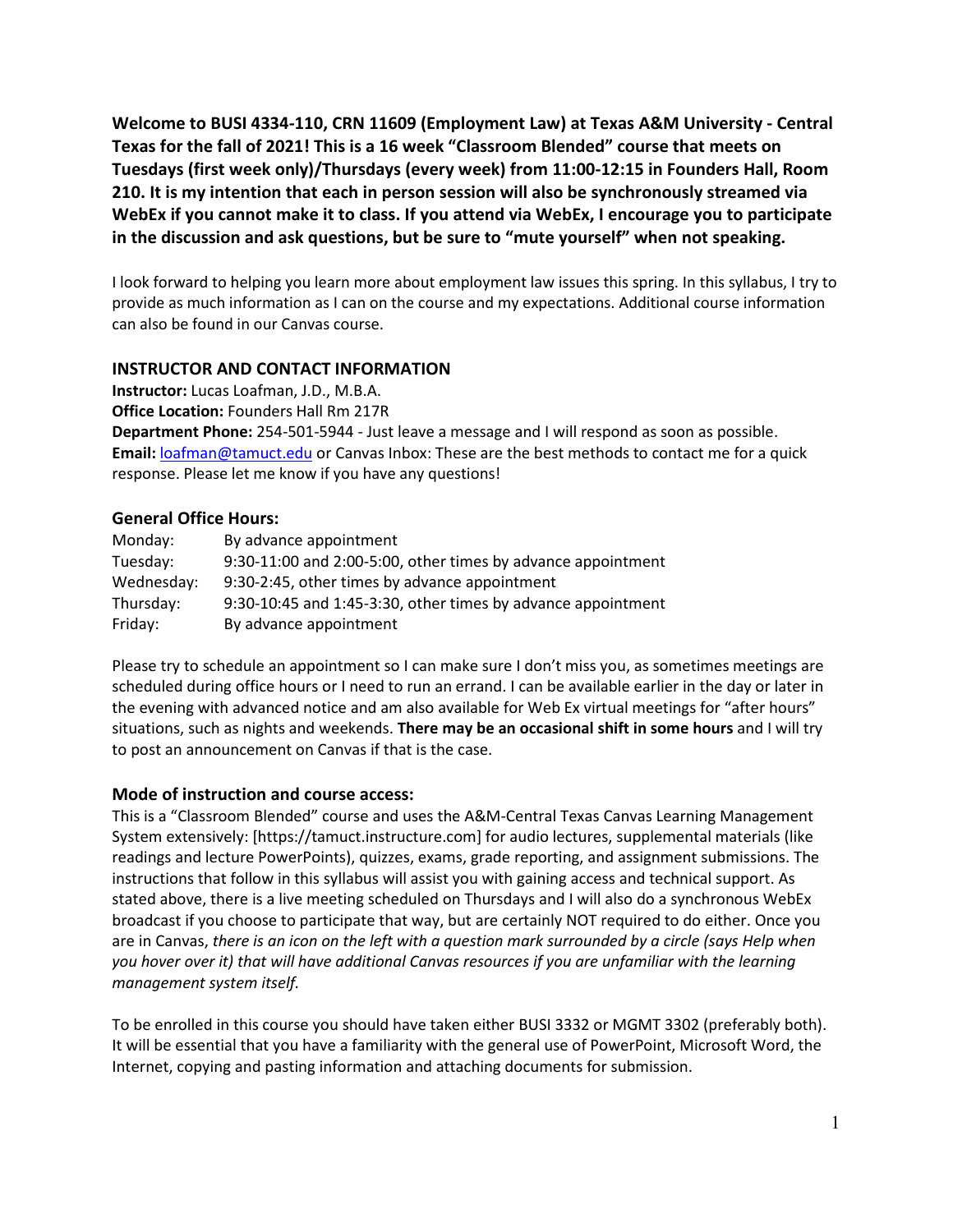#### **Student-Instructor interaction:**

It is easiest to reach me via email, as I check it very frequently to say the least. I will most likely respond to email in no more than 24 hours if not traveling, and usually within a couple of hours. **I will try to make an announcement on Canvas** if I will be out of contact for an extended period. Thus, pay attention to the **"Announcements"** area (should also send an email to your school account) for course matters and be sure you have your notifications turned on in Canvas.

#### **Emergency Warning System for Texas A&M University-Central Texas:**

**SAFEZONE.** SafeZone provides a public safety application that gives you the ability to call for help with the push of a button. It also provides Texas A&M University-Central Texas the ability to communicate emergency information quickly via push notifications, email, and text messages. All students automatically receive email and text messages via their myCT accounts.

Downloading SafeZone allows access to push notifications and enables you to connect directly for help through the app.

You can download SafeZone from the app store and use your myCT credentials to log in. If you would like more information, you can visit the **[SafeZone](http://www.safezoneapp.com/)** website [www.safezoneapp.com].

To register SafeZone on your phone, please follow these 3 easy steps*:*

- 1. Download the SafeZone App from your phone store using the link below:
	- o [iPhone/iPad:](https://apps.apple.com/app/safezone/id533054756) [https://apps.apple.com/app/safezone/id533054756]
	- o [Android Phone / Tablet](https://play.google.com/store/apps/details?id=com.criticalarc.safezoneapp) [https://play.google.com/store/apps/details?id=com.criticalarc.safezoneapp]
- 2. Launch the app and enter your myCT email address (e.g. {name}@tamuct.edu)
- 3. Complete your profile and accept the terms of service

#### **COURSE INFORMATION:**

#### **Course Overview and description:**

Study laws relating to employment. Explore employer-employee relationships, regulation of discriminatory practices in employment (Title VII, the 1964 Civil Rights Act, and other statutes), regulation of the employment environment, and testing and evaluation of employee job performance. Prerequisite(s): **BUSI [3332](http://catalog.tamuct.edu/search/?P=BUSI%203332)** or **[MGMT](http://catalog.tamuct.edu/search/?P=MGMT%203302) 3302**.

#### **Course Level Objectives (CLO's):**

At the end of the course, the student should be able to, at an acceptable level per the **grading scale**  found in syllabus below (Minimum of 715 Points):

- 1. Extrapolate key legal information from a recent Supreme Court decision on employment law.
- 2. Discuss, recognize, and explain legal issues within the employment life cycle, including:
	- The basic employment relationship
	- Employment discrimination
	- The hiring process
	- Managing a Diverse Workforce
	- Pay, Benefits, and Terms of Employment
	- Terminating Employment

3. Analyze hypothetical employment law issues, evaluate alternatives that legally and ethically resolve the issues, and recommend action consistent with law.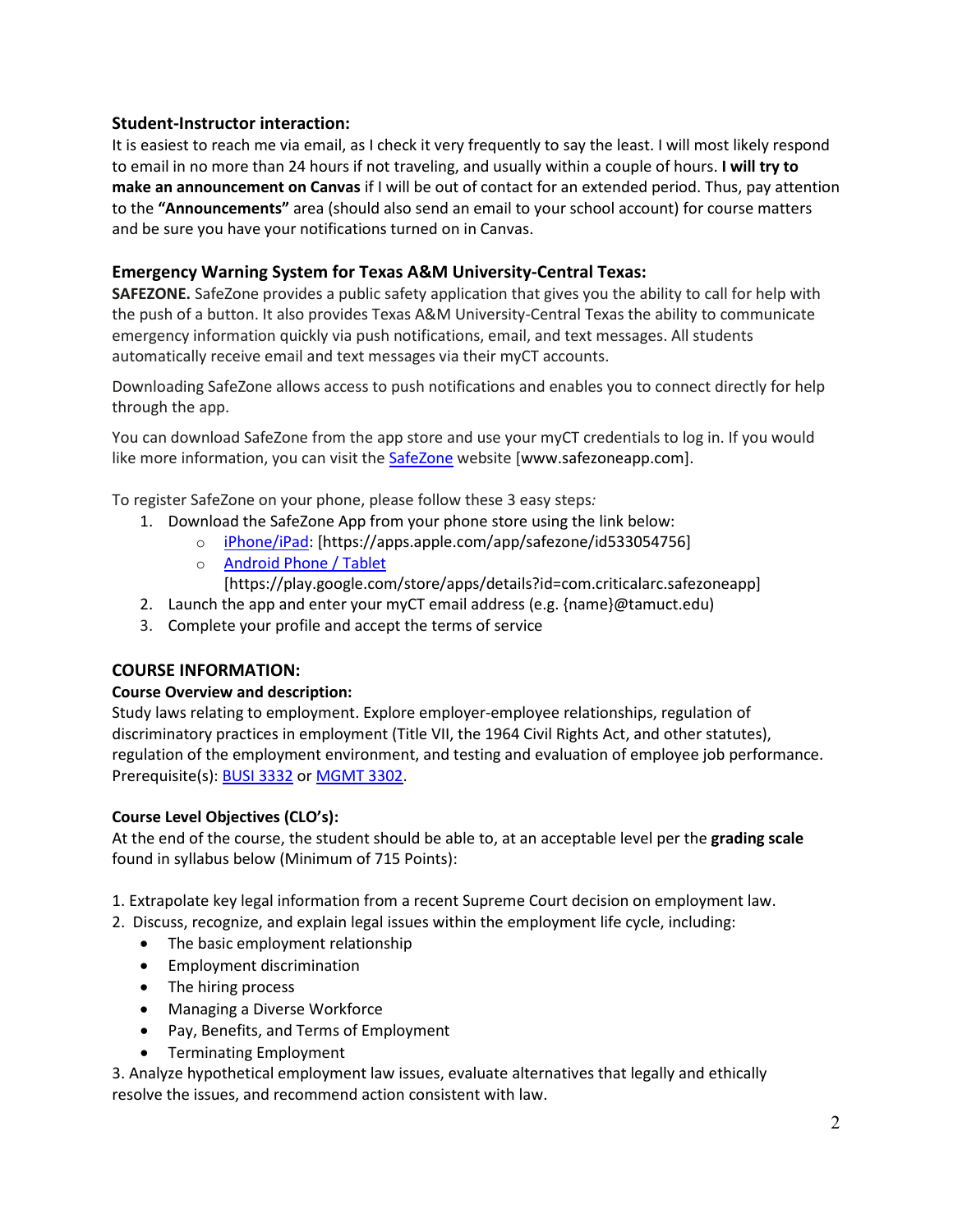- 4. Effectively research a current employment law issue.
- 5. Summarize an employment law news article or case and apply to course concepts.
- 6. Communicate professionally. (All Course Communications)

#### **Weekly Learning Objectives (WLO's):**

At the conclusion of the course the student should be able to, at an acceptable level per the grading scale found in **Grading Scale** syllabus section below (Minimum of 715 points):

- 1. Identify sources and applicability of employment law/regulation
- 2. Recognize how employees can exercise their employment rights
- 3. Define key terminology related to employment law cases
- 4. Discuss the managers' role in legal compliance
- 5. Identify the implications of worker classification
- 6. Classify a worker as an employee and an independent contractor
- 7. Determine who is an employer
- 8. Differentiate between disparate treatment and disparate impact discrimination
- 9. Identify the components of the prima facie case
- 10. Recognize the scope of a claim of retaliation
- 11. Recognize issues in employee recruitment
- 12. Identify the benefits of diversity
- 13. Explain when affirmative action is allowed
- 14. Recognize visa types
- 15. Identify application process issues
- 16. Explain potential issues in background checks, including using criminal history in decisions and avoiding negligent hiring
- 17. Identify positives and negatives with references
- 18. Recognize the steps in employment verification and citizenship discrimination limitations
- 19. Identify the circumstances under which a drug, medical and polygraph test may be legally administered and/or used.
- 20. Explain the general legal requirements for any test.
- 21. Recognize what sex/gender + discrimination is
- 22. Explain the difference between subjective and objective hiring criteria and the implications of each
- 23. Identify issues in the interview process
- 24. Identify Quid Pro Quo Sexual Harassment
- 25. Explain what constitutes Hostile Environment Sexual (and other) Harassment
- 26. Recognize when employers are liable for harassment
- 27. Recognize what it means to have a disability under the ADA
- 28. Explain the concept of undue hardship in accommodations and the responsibilities of the parties involved
- 29. Identify what qualifies as Religion.
- 30. Explain under what circumstances and to what limits an employer must accommodate the religious practices of its employees.
- 31. Determine an employer's responsibilities under the FMLA.
- 32. Recognize the protections of the PDA.
- 33. Discuss the legal status of "English-only" policies and when fluent English may be required.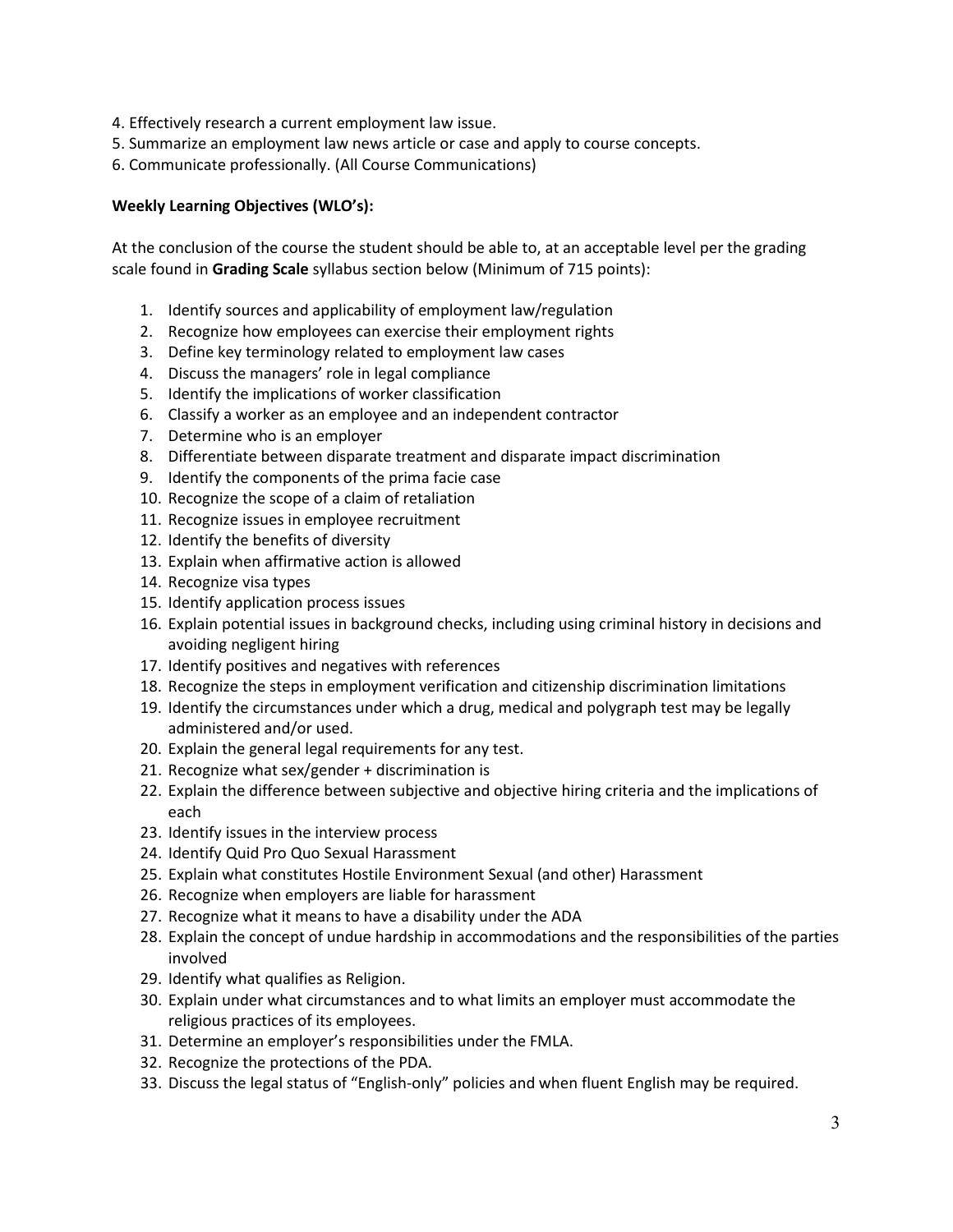- 34. Identify the legal protections available based on sexual/affinity orientation
- 35. Discuss the workplace issues that may arise in the broader context of gender identity situations.
- 36. Recognize the general circumstances when the minimum wage and overtime must be paid under the FLSA.
- 37. Identify common exceptions to minimum wage and overtime rules.
- 38. Explain the circumstances when a person under 18 can engage in employment under the FLSA.
- 39. Determine whether employment actions violate the Equal Pay Act.
- 40. Explain the requirements of ERISA
- 41. Differentiate between pension types
- 42. Recognize health insurance other benefits Issue
- 43. Recognize the impacts/requirements of Norris LaGuardia and National Labor Relations Acts
- 44. Differentiate between the various labor shop arrangements
- 45. Identify unfair labor practices and mandatory/permissive subjects
- 46. Identify the major OSHA safety protections
- 47. Explain the OSHA Inspection Process
- 48. Recognize employee rights under OSHA
- 49. Recognize the circumstances when an employee has a right of privacy in and outside of the workplace.
- 50. Explain the concept of at will employment
- 51. Identify the exceptions to at will employment
- 52. Explain legal issues in downsizing
- 53. Identify key requirements of the WARN Act
- 54. Recognize unemployment insurance considerations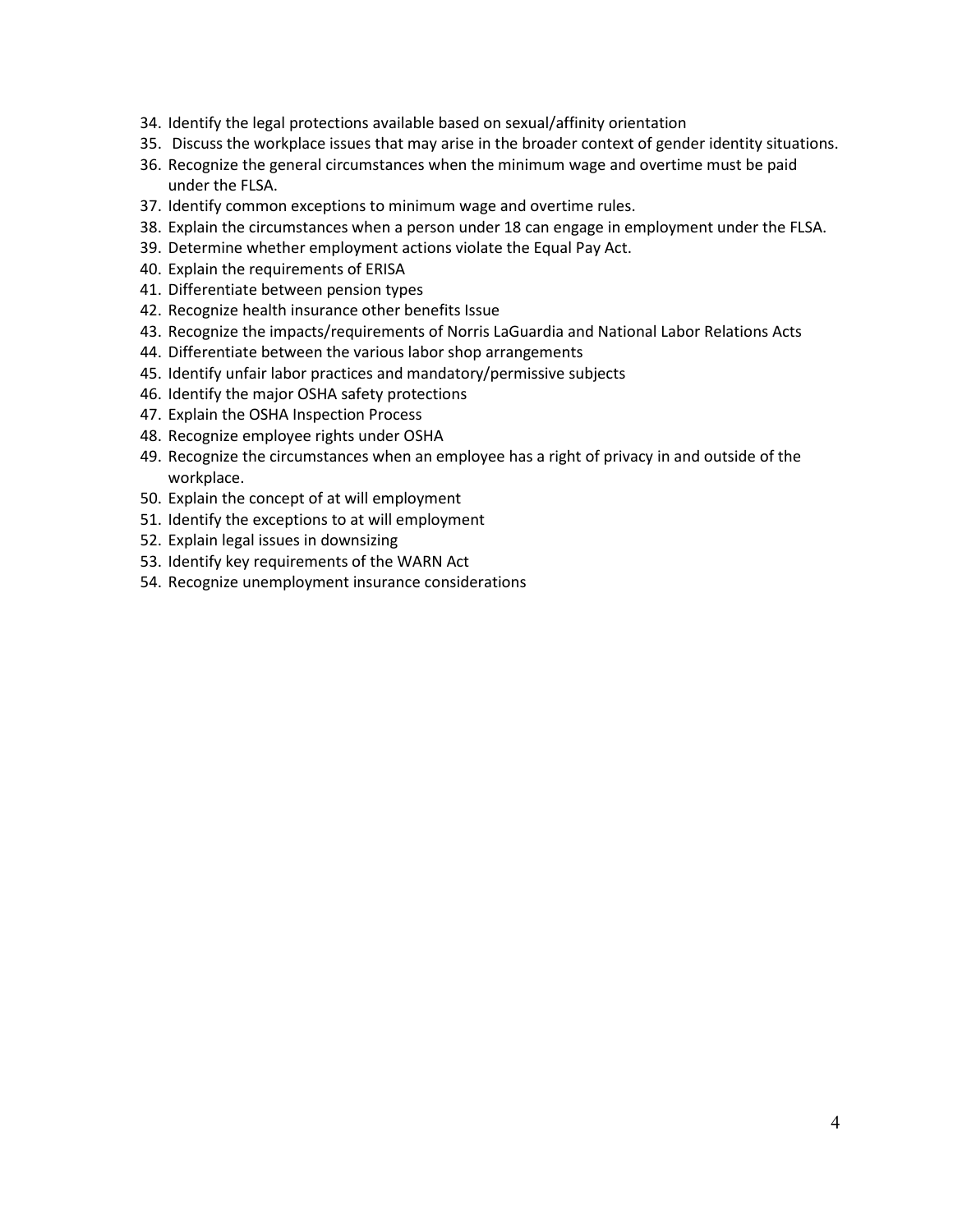# **Required Textbook(s) and Resources:**



**2.** Reliable internet access for accessing materials, quizzes, exams, and assignment submissions.

**3.** Access to a properly configured computer (details later in the syllabus) with: speakers or a headset (to listen to any audio/video files), **a webcam for any online exams**, **Google Chrome Browser** with **Proctorio Extension**, PDF software reader (Adobe) for readings, MS Word & PowerPoint.

**4.** Other Course Instructional Materials: Click on "Modules" on the left side of Canvas to access audio lectures of the material, a summary PowerPoint, and additional readings, resources, and materials. **I do provide substantial information beyond the text that is found in the PowerPoints, audio lectures, and additional resources. This information may be assessed on quizzes and exams.**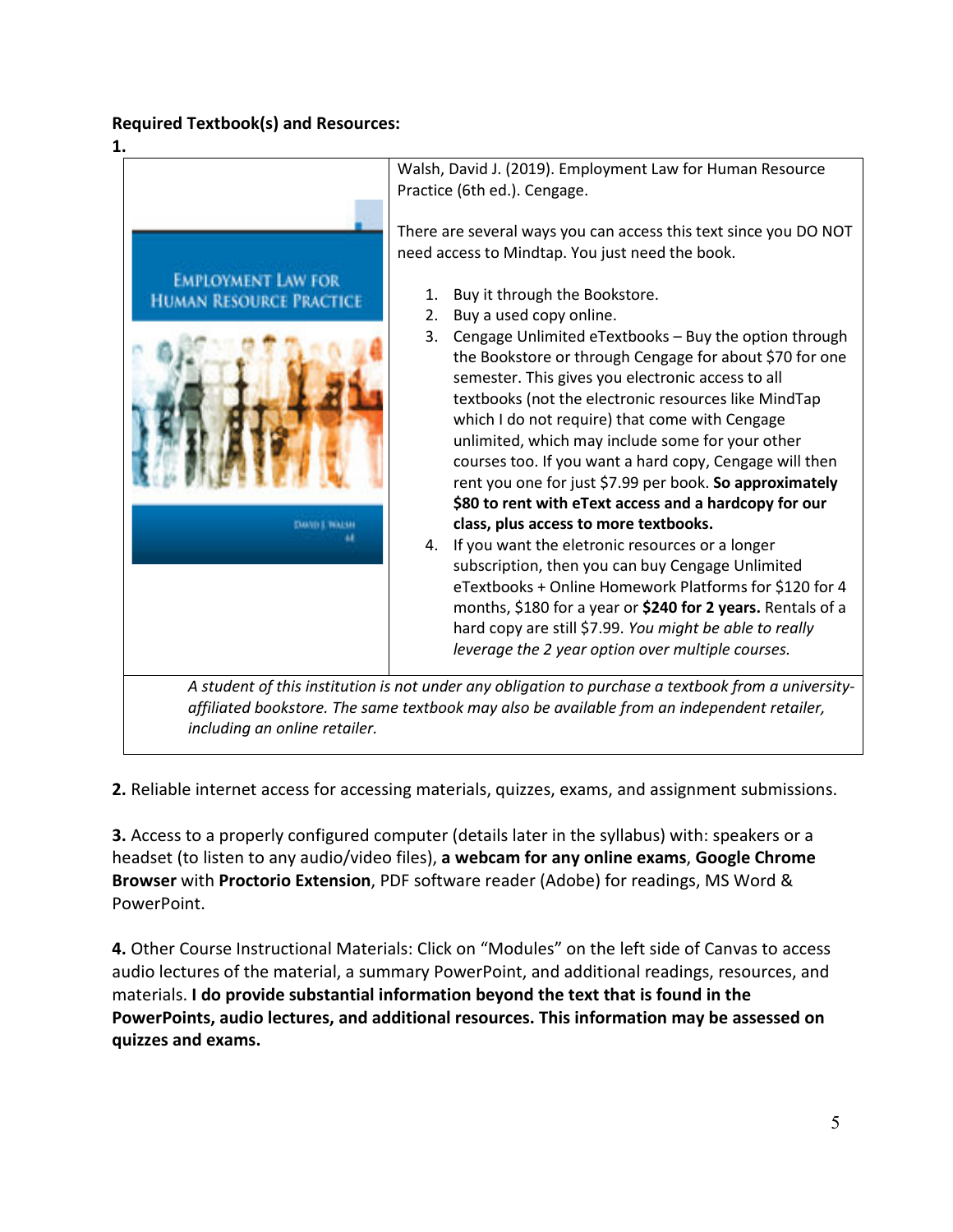## **COURSE REQUIREMENTS**

1. **Quizzes** – **85 total points (17 @ 5 points each) -** You will have a 5 question, 10 minute quiz on each chapter we cover (17 total). These will usually **be due by 11:00AM CST (11:00) on Thursday before class time**, but you may certainly complete them earlier in the week.

2. **Application Activities - 175 Points (9 @ 11 points each and 4 @ 19)** - We will have an in class application activity associated with all 17 chapters we cover, generally consisting of discussion questions and/or application questions on the chapter material, including the cases. The activities **must be submitted by 11:59PM (23:59) on Thursdays, though most should be complete in class. These are scored primarily based on reasonable effort and thought.**

3. **Employment Law News Article Presentation – 45 points –** You will find a recent (less than 3 months old) news article connected to a class concept. It is up to you to **make the articles connection to class concepts crystal clear.** That connection component and the summary are worth 25 points of the grade. The remaining 20 points will go to the quality of the presentation itself. See the rubric attached to the assignment instructions in Canvas for guidance on proper presentation skills and how this assignment is scored. **The article presentation must be completed by 12:15PM on Thursday, April 14th, but can be done any week we do not cover two chapters. If you are accessing this course via WebEx only, you will need to present via WebEx so the class can see.**

4. **Current Issue Research Proposal and Paper – 175 total points –** I am going to give you some flexibility here with regards to what you want to research. It could be an unresolved employment law issue facing a particular company or an employment law/regulatory issue affecting many businesses, such as privacy issues, paid leave, potential changes in EEOC, OSHA, DOL, etc. policies. **Your research proposal draft must submitted via Canvas for review by 11:59PM (23:59) on Saturday, March 5th.** More details on the proposal requirements will be available in Canvas. Ultimately, we will quickly work together on finalizing a research plan that will lead to an approximately five page paper by the end of the semester. 25 points will be awarded once we are in agreement on the research plan. The remaining 150 points will go towards the completed paper, including writing quality. The final paper **must submitted via Canvas by 11:59PM (23:59) on Saturday, May 7th.**

5. **Exploring a Major Employment Law Case – 100 Points** – The assignment details are posted in the "Assignments" tab in Canvas. You will **submit this via Canvas by 11:59PM (23:59) on Saturday, March 12th.**

6. **Exams** - **420 points (3 @ 140 Points each)** – Each exam will cover 5 or 6 Chapters and will be comprised of 40 multiple choice/true false question worth 2.75 points each (110 total points) and 5 application essay questions worth 6 points each (30 points total). Exams will be two hours and fifteen minutes in length, thus I will be in the classroom from 11:00-1:15. If you are taking the exam online, 11:59PM CST on the Thursday is a hard cut off. If you start the exam at 11:00PM, you will only have one hour to complete the exam. If you have an unavoidable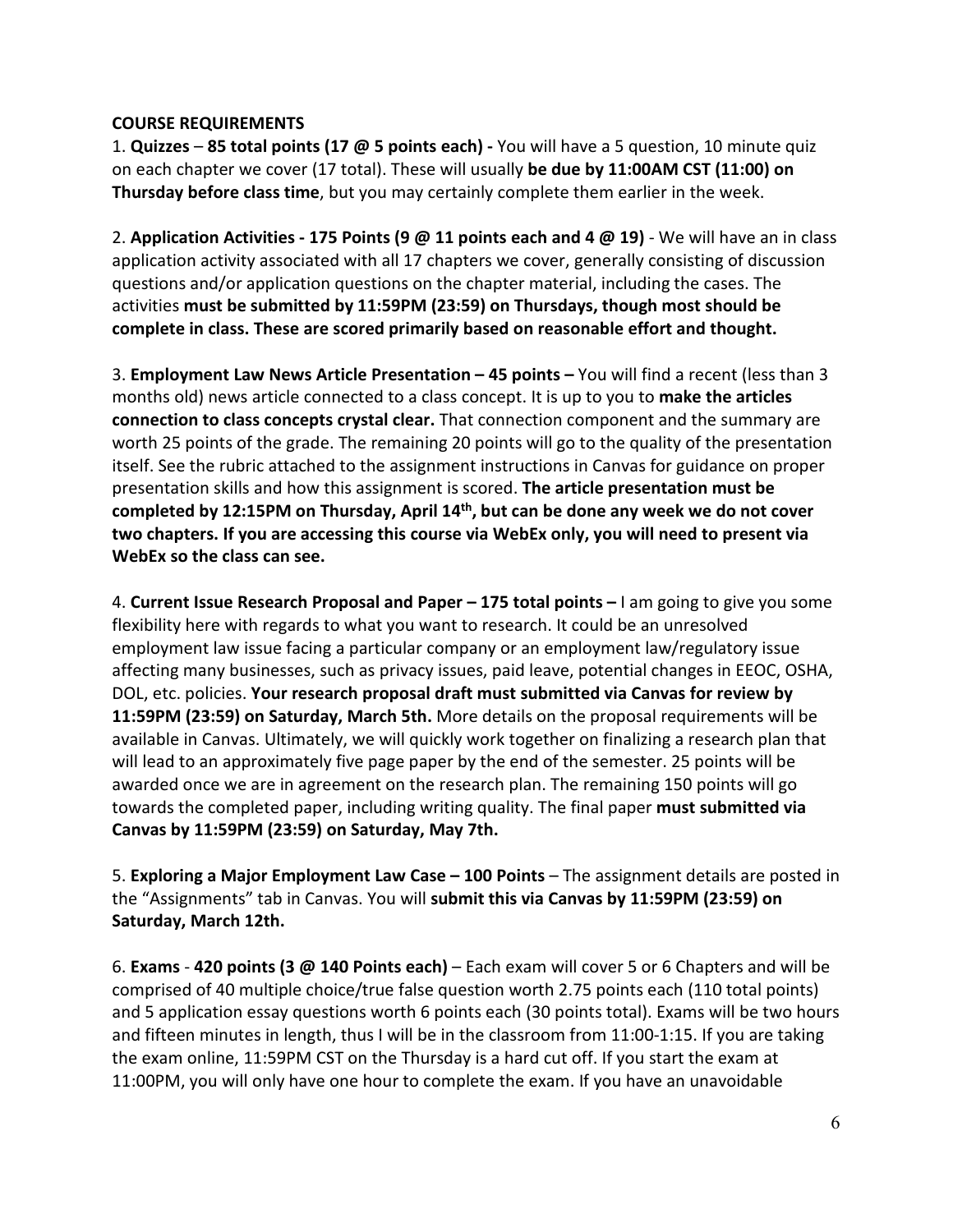conflict with the scheduled date, an exam might be opened early or later, but only in extreme cases. Unfortunately, since I have been lied to in the past, I will likely require documentation of such extreme illness, funerals, sudden necessary trips (like a last-minute purchase receipt), or field exercises. Any online exams will also utilize our Proctorio remote proctoring technology, so you will need a webcam. **The proctoring software will also require you to use Google Chrome and have the Proctorio extension on the browser. If you do not have this set-up done, you will get a message asking for a password that DOES NOT exist.** The is a three minute Tech Check exam set up in Canvas to ensure you are ready to go.

### **Grading Scale and Notes**

| <b>Chapter Quizzes</b>        | 85   |
|-------------------------------|------|
| <b>Application Activities</b> | 175  |
| <b>Article Presentation</b>   | 45   |
| Research Proposal             | 25   |
| <b>Research Paper</b>         | 150  |
| Case Assignment               | 100  |
| Exams                         | 420  |
| Total                         | 1000 |

# *Note the C, D, and F Ranges Especially*

895-1000 = A - Excellent  $795-894 = B - Good$ 715-794 = C – **Acceptable** *645-714 = D – Needs Improvement (Credit is awarded and a retake is not required) 644 or less = F – Unacceptable* 

Grades may also be adjusted at the end of the semester based on class results. This means that a point total may qualify for a higher letter grade than the scale normally provides for to facilitate an appropriate grade distribution.

Additionally, it is vital for business success to be able to communicate courteously and professionally, as saying the wrong thing to the wrong person could ruin one's career, thus we have CLO #6. As such, I reserve the right to reduce the grade of a student who communicates in a grossly unprofessional manner (email, discussion board, etc.) with respect to another student or myself. Example: Saying I'm a grumpy grader and giving me a link to a medical center to have my testosterone level checked, as I need help. Yes, this happened in 2016. We can disagree with one's view or judgment, but we must learn how do so respectfully to maintain employment and be successful in business today.

### **Posting of Grades**

All assignment grades should be posted within seven days of the due date, but I will try for a 72 hour turnaround. The most frequent grading delay is waiting on those who did not submit on time.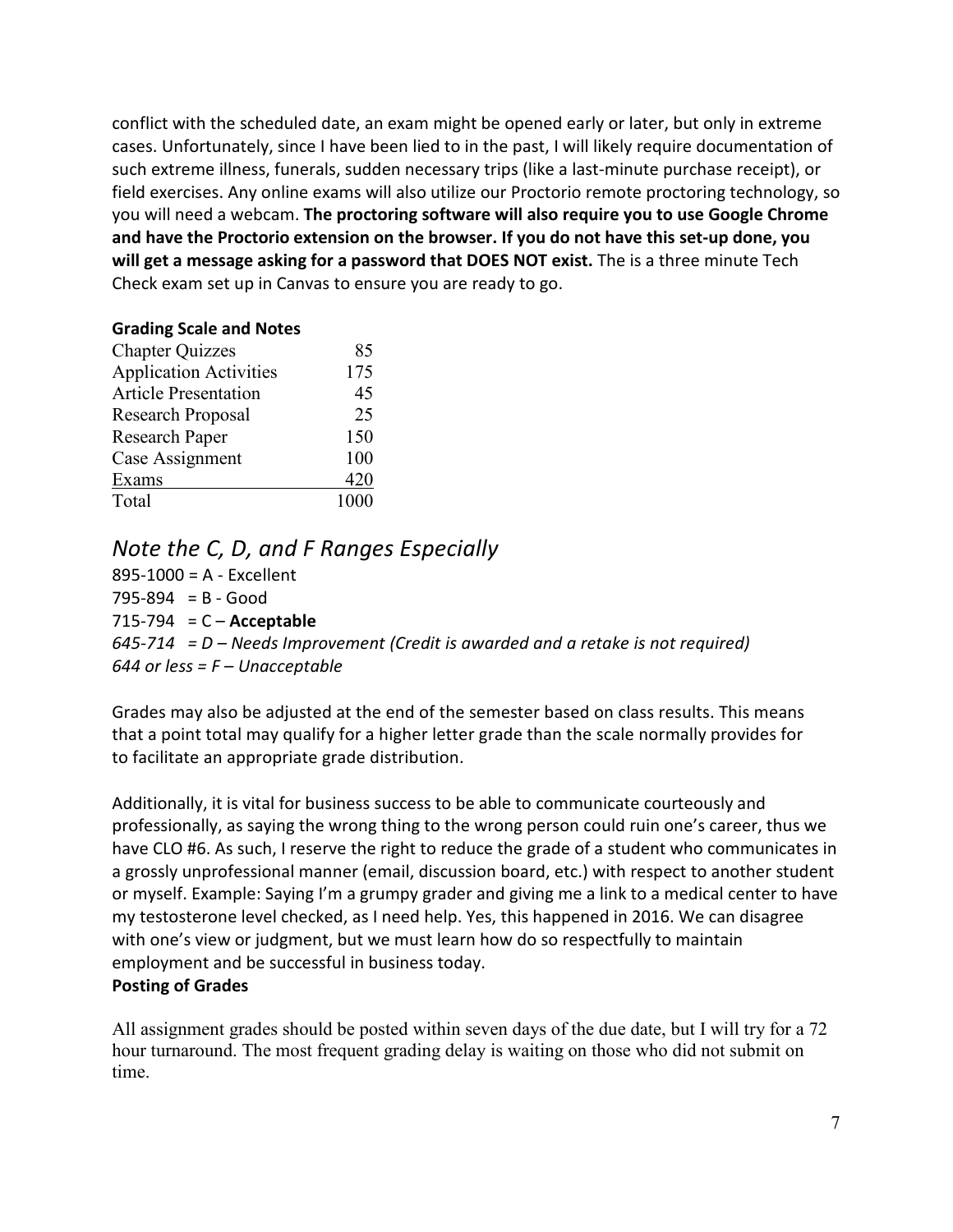## **Late Work Issues:**

- 1. **NO** credit will be given for missed quizzes, application exercises, the article presentation, or a late research proposal draft without pre-approval.
- 2. The final research paper and case assignment will lose 10% of the points available per day late. As an example, 12:01AM on the due date for the case assignment is technically late by one day.
- 3. For Exams, see the previous explanation under "Course Requirements" and "Exams."

#### **COURSE OUTLINE AND CALENDAR – All times are Central Standard Time Unit #1 – Weeks 1-5 and Chapters 1-5**

| Week 1 - January 18th | 1. Course Introduction and Syllabus in Class and WebEx.<br>2. Start reading Chapter 1.                                                                                                                                                                                                                                                                                                                 |
|-----------------------|--------------------------------------------------------------------------------------------------------------------------------------------------------------------------------------------------------------------------------------------------------------------------------------------------------------------------------------------------------------------------------------------------------|
| January 20th          | 1. Read Chapter 1 (Overview of Employment Law) and listen to the<br>chapter audio lectures. Also, read any other assigned supplemental<br>readings and watch and supplemental videos in Canvas.<br>2. Complete the Chapter 1 Quiz by 11:00AM on Friday, the 21st.<br>3. We'll work on Application Activity #1 for Chapter 1 in class that must<br>be completed by 11:59PM (23:59) on Friday, the 21st. |
| Week 2 - January 25th | No Scheduled Class (possible make-up day): Read Chapters 2 (The<br>Employment Relationship) and 3 (Overview of Employment<br>Discrimination) and listen to the chapter audio lectures. Also, read any<br>other assigned supplemental readings and watch and supplemental<br>videos in Canvas. In Canvas, I indicate a couple of cases in the chapters<br>that you DO NOT have to read.                 |
| January 27th          | 1. Complete the Chapter 2 and 3 Quizzes by 11:00AM on Thursday, the<br>$27th$ .<br>2. We'll work on Application Activity #2 for Chapters 2 and 3 in class<br>that must be completed by 11:59PM (23:59) on Thursday, the 27 <sup>th</sup> .                                                                                                                                                             |
| Week 3 - February 1st | No Scheduled Class (possible make-up day): Read Chapter 4<br>(Recruitment) and listen to the chapter audio lectures. Also, read any<br>other assigned supplemental readings and watch and supplemental<br>videos in Canvas.                                                                                                                                                                            |
| February 3rd          | 1. Complete the Chapter 4 Quiz by 11:00AM on Thursday, February<br>3rd.<br>2. We'll work on Application Activity #3 for Chapter 4 in class that must<br>be completed by 11:59PM (23:59) on Thursday, the 3rd.                                                                                                                                                                                          |
| Week 4 - February 8th | No Scheduled Class (possible make-up day): Read Chapter 5<br>(Background Checks, References, and Verifying Employment Eligibility)<br>and listen to the chapter audio lectures. Also, read any other assigned<br>supplemental readings and watch and supplemental videos in Canvas.                                                                                                                    |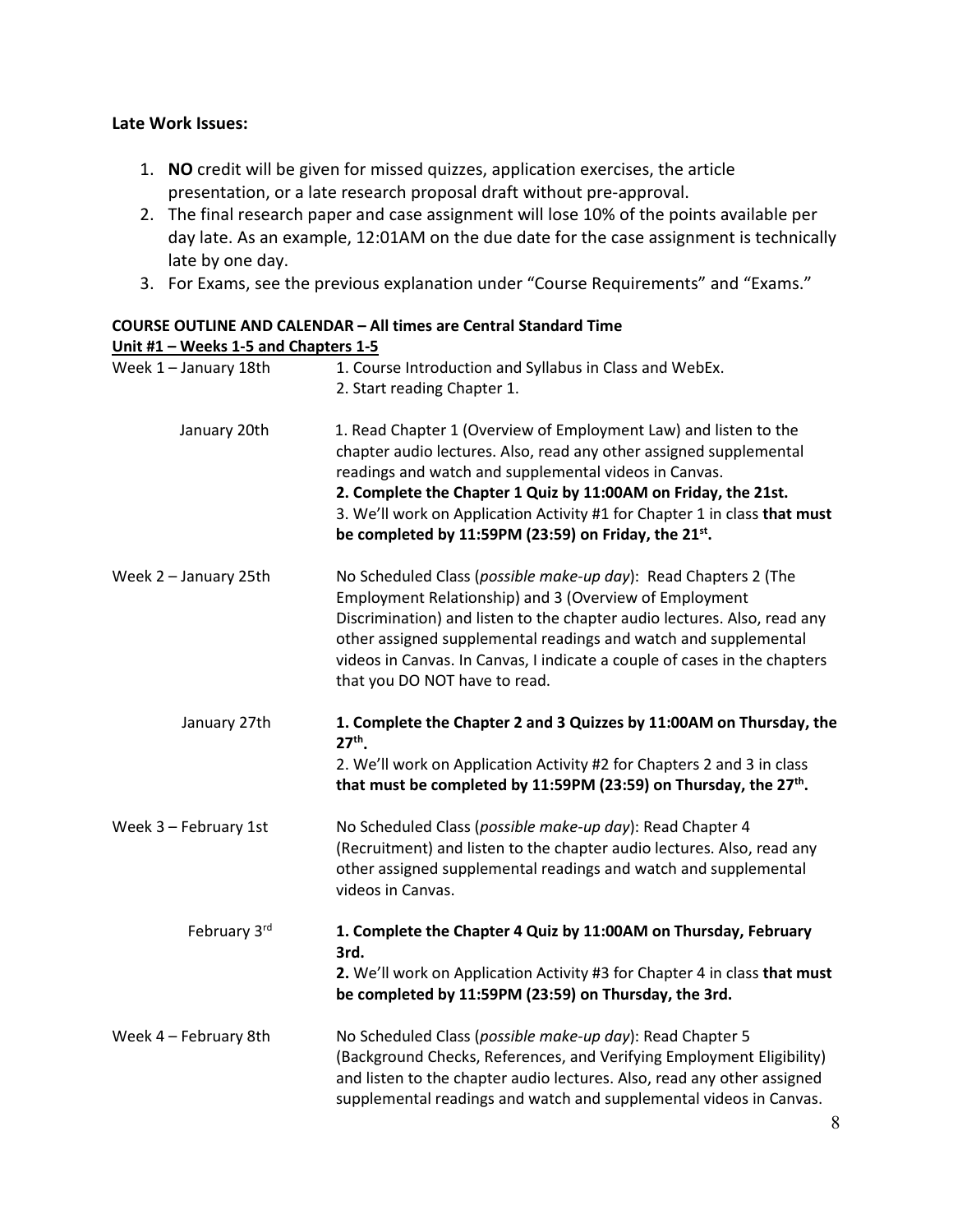| February 10 <sup>th</sup>              | 1. Complete the Chapter 5 Quiz by 11:00AM on Thursday, the 10 <sup>th</sup> .<br>2. We will work on Application Activity #4 for Chapter 5 in class that<br>must be completed by 11:59PM (23:59) on the 10th.                                                                                              |
|----------------------------------------|-----------------------------------------------------------------------------------------------------------------------------------------------------------------------------------------------------------------------------------------------------------------------------------------------------------|
| Week 5 - February 15th                 | No Scheduled Class (possible make-up day): Start looking at your<br>research proposal assignment due in a couple of weeks and prepare for<br>the first Exam on Thursday over Chapters 1-5.                                                                                                                |
| February 17th                          | Complete Exam #1 covering Chapters 1-5 between 11:00AM and<br>11:59PM on Thursday, the 17th. I will be in the classroom from 11:00-<br>1:15.                                                                                                                                                              |
| Unit #2 - Weeks 6-10 and Chapters 6-11 |                                                                                                                                                                                                                                                                                                           |
| Week 6 - February 22nd                 | No Scheduled Class (possible make-up day): Read Chapters 6<br>(Employment Tests) and 7 (Hiring and Promotion Decisions) and listen<br>to the chapter audio lectures. Also, read any other assigned<br>supplemental readings and watch and supplemental videos in Canvas.                                  |
| February 24th                          | 1. Complete the Chapter 6 and 7 Quizzes by 11:00AM on Thursday, the<br>24th.                                                                                                                                                                                                                              |
|                                        | 2. We will work on Application Activity #5 for Chapters 6 and 7 in class<br>that must be completed by 11:59PM (23:59) on Thursday, the 24th.                                                                                                                                                              |
| Week 7 - March 1st                     | No Scheduled Class (possible make-up day): Read Chapter 8<br>(Harassment), and listen to the chapter audio lectures. Also, read any<br>other assigned supplemental readings and watch and supplemental<br>videos in Canvas.                                                                               |
| March 3rd                              | 1. Complete the Chapter 8 Quiz by 11:00AM on Thursday, the 3rd.<br>2. We will work on Application Activity #6 for Chapter 8 in class that<br>must be completed by 11:59PM (23:59) on Thursday, March 3rd.<br>3. Submit the proposal for your research paper by 11:59PM (23:59) on<br>Saturday, March 5th. |
| Week 8 - March 8th                     | No Scheduled Class (possible make-up day): Read Chapter 9 (Reasonably<br>Accommodating Disability and Religion), and listen to the chapter audio<br>lectures. Also, read any other assigned supplemental readings and<br>watch and supplemental videos in Canvas.                                         |
| March 10 <sup>th</sup>                 | 1. Complete the Chapter 9 Quiz by 11:00AM on Thursday, the 10th.<br>2. We will work on Application Activity #7 for Chapter 9 in class that<br>must be completed by 11:59PM (23:59) on Thursday, the 10th.<br>3. Submit your Case Briefing Assignment by 11:59PM (23:59) on<br>Saturday, the 12th.         |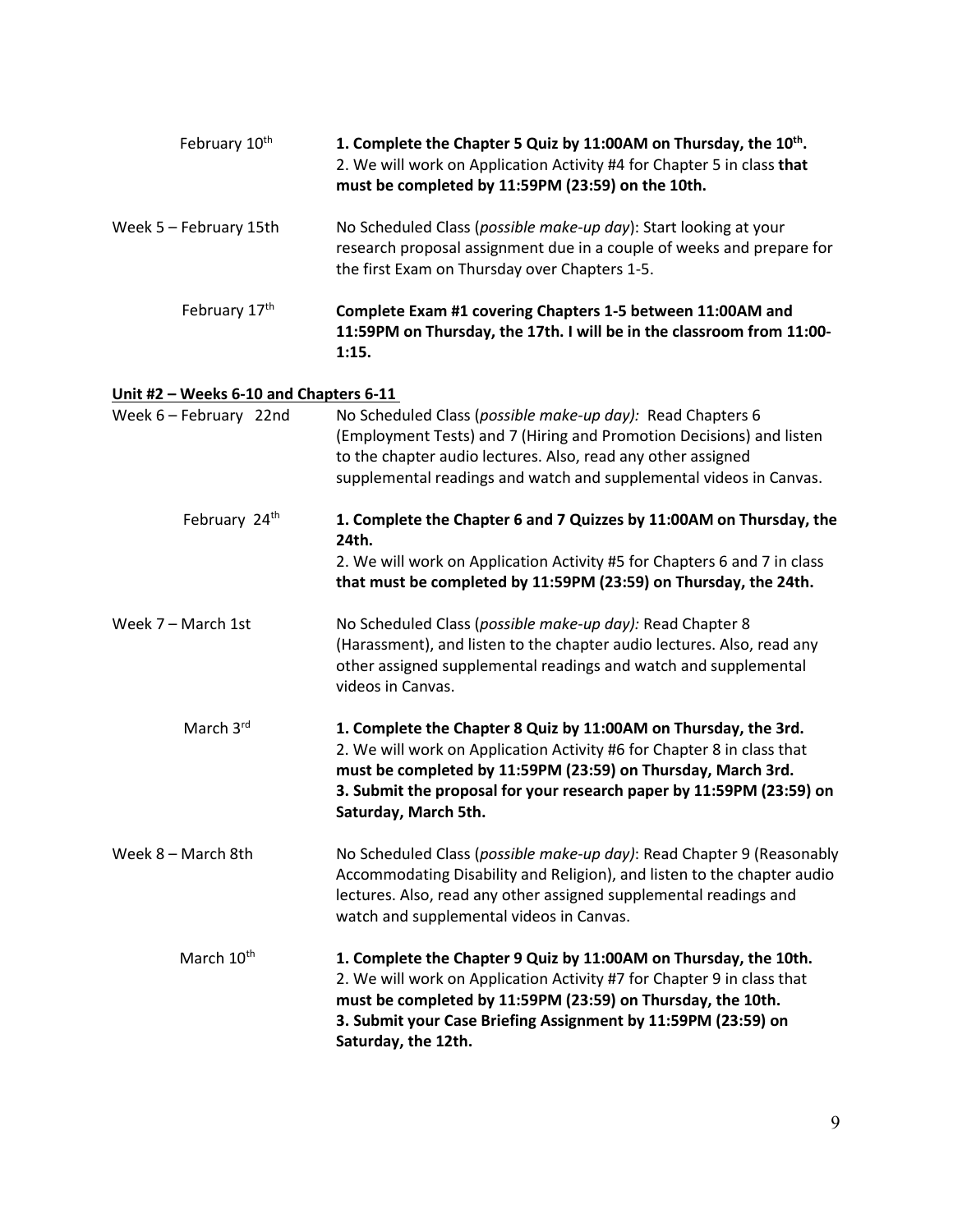| March 15 <sup>th</sup> and 17 <sup>th</sup> |                  | No class this week due to spring break, but work on your case briefing<br>assignment and read Chapters 10 and 11.                                                                                                                                                                                                       |
|---------------------------------------------|------------------|-------------------------------------------------------------------------------------------------------------------------------------------------------------------------------------------------------------------------------------------------------------------------------------------------------------------------|
| Week $9 -$ March                            | 22nd             | 1. No Scheduled Class (possible make-up day): Finish reading Chapters<br>10 (Work-Life Conflicts and Other Diversity Issues) and 11 (Wages,<br>Hours, and Pay Equity), and listen to the chapter audio lectures. Also,<br>read any other assigned supplemental readings and watch and<br>supplemental videos in Canvas. |
| March                                       | 24 <sup>th</sup> | 1. Complete the Chapter 10 and 11 Quizzes by 11:00AM on Thursday,<br>the 24th.                                                                                                                                                                                                                                          |
|                                             |                  | 2. We will work on Application Activity #8 for Chapters 10 and 11 in<br>class that must be completed by 11:59PM (23:59) on Thursday, the<br>24th.                                                                                                                                                                       |
| Week $10 - March$ 29th                      |                  | No Scheduled Class (possible make-up day): If you haven not already,<br>start looking for your article to present on and prepare for the second<br>Exam on Chapters 6-11.                                                                                                                                               |
| March 31 <sup>st</sup>                      |                  | Complete Exam #2 covering Chapters 6-11 between 11:00AM and<br>11:59PM (23:59) on Thursday, the 31st. I will be in the classroom from<br>11:00-1:15 for live proctoring.                                                                                                                                                |
| Unit #3 - Weeks 11-16 and Chapters 12-17    |                  |                                                                                                                                                                                                                                                                                                                         |
| Week 11 - April                             | 5th              | No Scheduled Class (possible make-up day): Read Chapter 12 (Benefits)<br>and listen to the chapter audio lectures. Also, read any other assigned<br>supplemental readings and watch and supplemental videos in Canvas.                                                                                                  |
| April                                       | 7th              | 1. Complete the Chapter 12 Quiz by 11:00AM on Thursday, April 7th.<br>2. We will work on Application Activity #9 for Chapter 12 in class that<br>must be completed by 11:59PM (23:59) on Thursday, the 7th.                                                                                                             |
| Week 12 - April                             | 12th             | No Scheduled Class (possible make-up day): Read Chapter 13 (Unions<br>and Collective Bargaining) and listen to the chapter audio lectures. Also,<br>read any other assigned supplemental readings and watch and<br>supplemental videos in Canvas.                                                                       |
|                                             | 14th             | 1. Complete the Chapter 13 Quiz by 11:00AM on Thursday, the 14th.<br>2. Complete your Article Presentation by 12:15PM on Thursday, the<br>$14^{th}$ .                                                                                                                                                                   |
|                                             |                  | 3. We will work on Application Activity #10 for Chapter 13 in class that<br>must be completed by 11:59PM (23:59) on Thursday, the 14 <sup>th</sup> .                                                                                                                                                                    |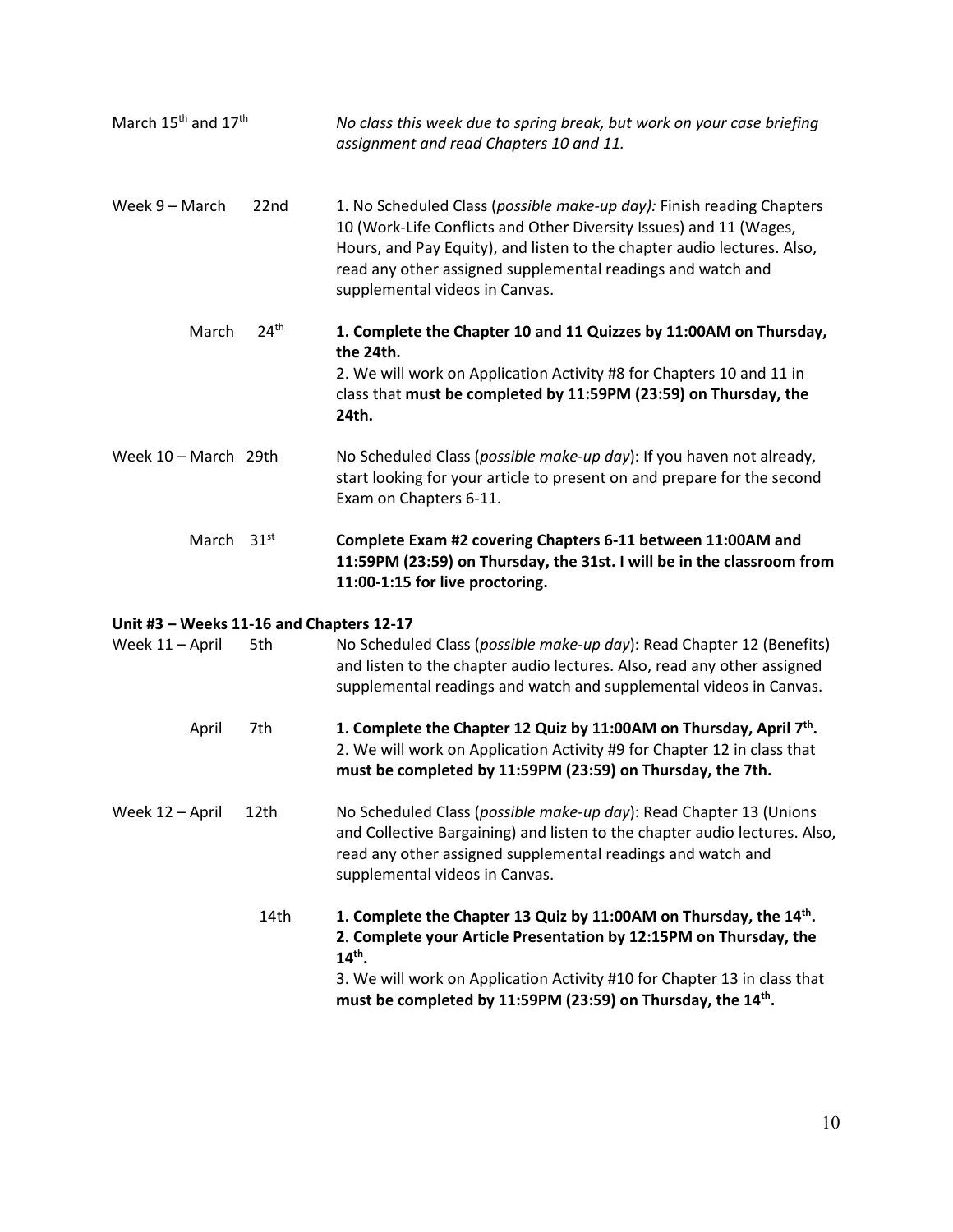| Week 13 - April | 19th             | No Scheduled Class (possible make-up day): Read Chapter 14<br>(Occupational Safety and Health) and 15 (Privacy on the Job), and listen<br>to the chapter audio lectures. Also, read any other assigned<br>supplemental readings and watch and supplemental videos in Canvas.               |
|-----------------|------------------|--------------------------------------------------------------------------------------------------------------------------------------------------------------------------------------------------------------------------------------------------------------------------------------------|
| April           | $21^{st}$        | 1. Complete the Chapter 14 and 15 Quizzes by 11:00AM on Thursday,<br>the 21st.<br>2. We will work on Application Activity #11 for Chapters 14 and 15 in<br>class that must be submitted by 11:59PM (23:59) on Thursday, the<br>21st.                                                       |
| Week 14 - April | 26th             | No Scheduled Class (possible make-up day): Read Chapter 16<br>(Terminating Individual Employees) and listen to the chapter audio<br>lectures. Also, read any other assigned supplemental readings and<br>watch and supplemental videos in Canvas.                                          |
| April           | 28th             | 1. Complete the Chapter 16 Quiz by 11:00AM on Thursday, the 28 <sup>th</sup> .<br>2. We will work on Application Activity #12 for Chapter 16 in class that<br>must be completed by 11:59PM (23:59) on Thursday, the 28th.                                                                  |
| Week 15 - May   | 3rd              | No Scheduled Class (possible make-up day): Read Chapter 17<br>(Downsizing and Post-Termination Issues) and listen to the chapter<br>audio lectures. Also, read any other assigned supplemental readings and<br>watch and supplemental videos in Canvas.                                    |
|                 | 5th              | 1. Complete the Chapter 17 Quiz by 11:00AM on Thursday, May 5th.<br>2. We will work on Application Activity #13 for Chapter 17 in class that<br>must be completed by 11:59PM (23:59) on Thursday, May 5th.<br>3. Submit your Research Paper by 11:59PM (23:59) on Saturday, the<br>$7th$ . |
| Week $16 - May$ | 10th             | No Scheduled Class (possible make-up day): Study for Exam #3 over<br>Chapters 12-17.                                                                                                                                                                                                       |
|                 | 12 <sup>th</sup> | Complete Exam #3 covering Chapters 12-17 between 11:00AM and<br>11:59PM (23:59) on Thursday, May 12th. I will be in the classroom<br>from 11:00-1:15 for live proctoring.                                                                                                                  |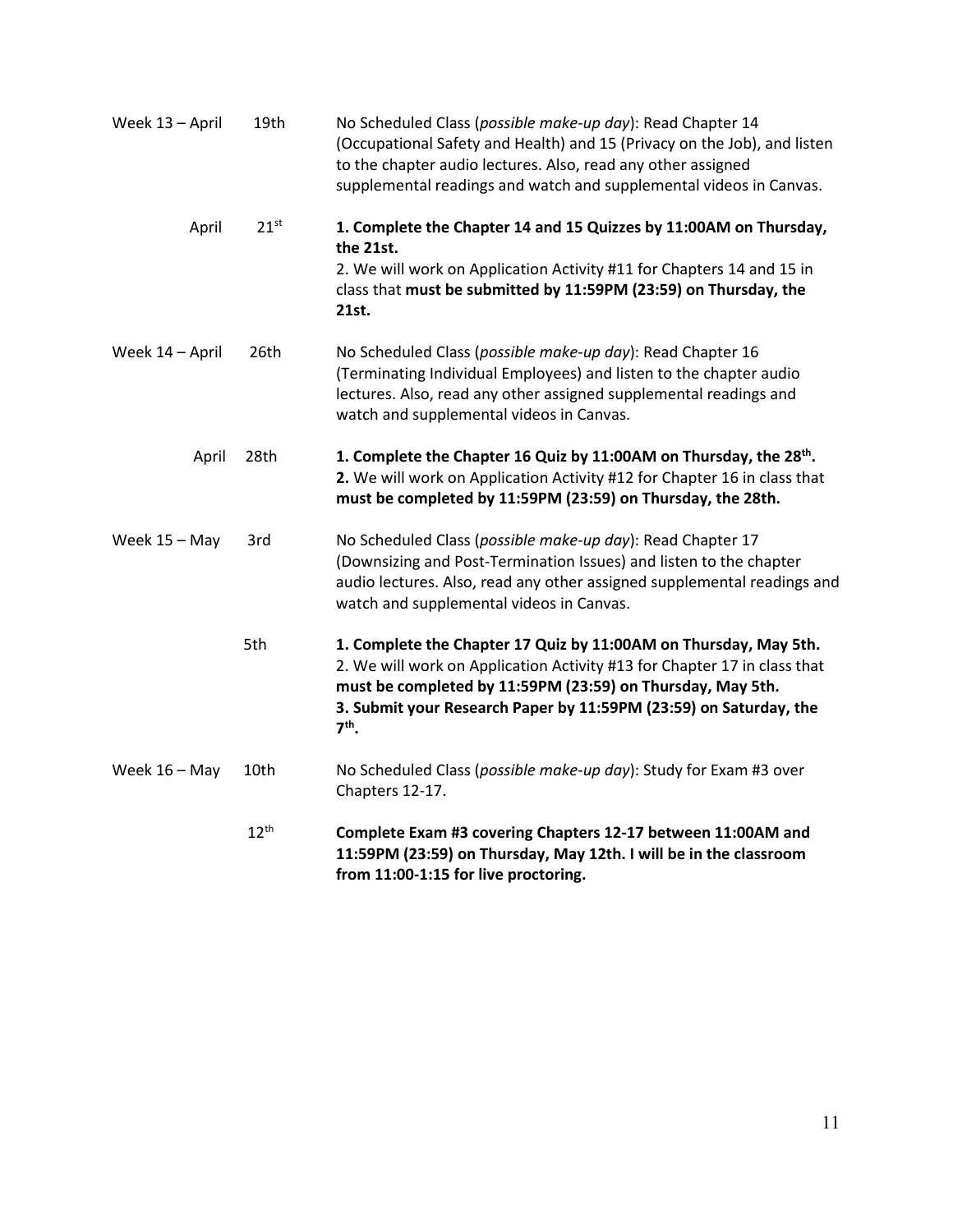## **Important University Dates for the Spring 2022 Term:**

- January 17, 2022 Martin Luther King, Jr Day (University Closed)
- January 18, 2022 Classes Begin for Spring Semester (Add, Drop Late Registration open until the  $20^{th}$  with a \$25 fee)
- February 2, 2022 Deadline to Drop 16-Week Classes with No Record
- March 14-18, 2022 Spring Break (No Classes Administrative Offices Open)
- March 21, 2022 Class Schedule Published for Summer Semester
- March 25, 2022 Deadline for Spring Graduation Application for Ceremony Participation
- April 1, 2022 Deadline for GRE/GMAT Scores to Graduate School Office
- April 4, 2022 Registration Opens for Summer Semester
- April 8, 2022 Deadline to Drop 16-Week Classes with a Quit (Q) or Withdraw (W)
- May 13, 2022 Deadline to Withdraw from the University for 16- and Second 8-Week Classes
- May 13, 2022 Spring Semester Ends
- May 13, 2022 Deadline for Applications for Tuition Rebate for Spring Graduation (5pm)
- May 13, 2022 Deadline for Spring Degree Conferral Applications to the Registrar's Office. \$20 Late Application Fee.
- May 14, 2022 Spring 2022 Commencement at Bell County Expo 7 PM

# **TECHNOLOGY REQUIREMENTS AND SUPPORT**

## **Technology Requirements**

This course will use the A&M-Central Texas Instructure Canvas learning management system. We strongly recommend the latest versions of Chrome or Firefox browsers. Canvas no longer supports any version of Internet Explorer.

Logon to A&M-Central Texas Canvas [https://tamuct.instructure.com/] or access Canvas through the TAMUCT Online link in myCT [https://tamuct.onecampus.com/]. You will log in through our Microsoft portal.

Username: Your MyCT email address. Password: Your MyCT password

# **Canvas Support**

Use the Canvas Help link, located at the bottom of the left-hand menu, for issues with Canvas. You can select "Chat with Canvas Support," submit a support request through "Report a Problem," or call the Canvas support line: 1-844-757-0953. For issues related to course content and requirements, contact your instructor.

# **Online Proctored Testing**

A&M-Central Texas uses Proctorio for online identity verification and proctored testing. This service is provided at no direct cost to students. If the course requires identity verification or proctored testing, the technology requirements are: Any computer meeting the minimum computing requirements, plus web camera, speaker, and microphone (or headset). **Proctorio also requires the Chrome web browser with their custom plug in.**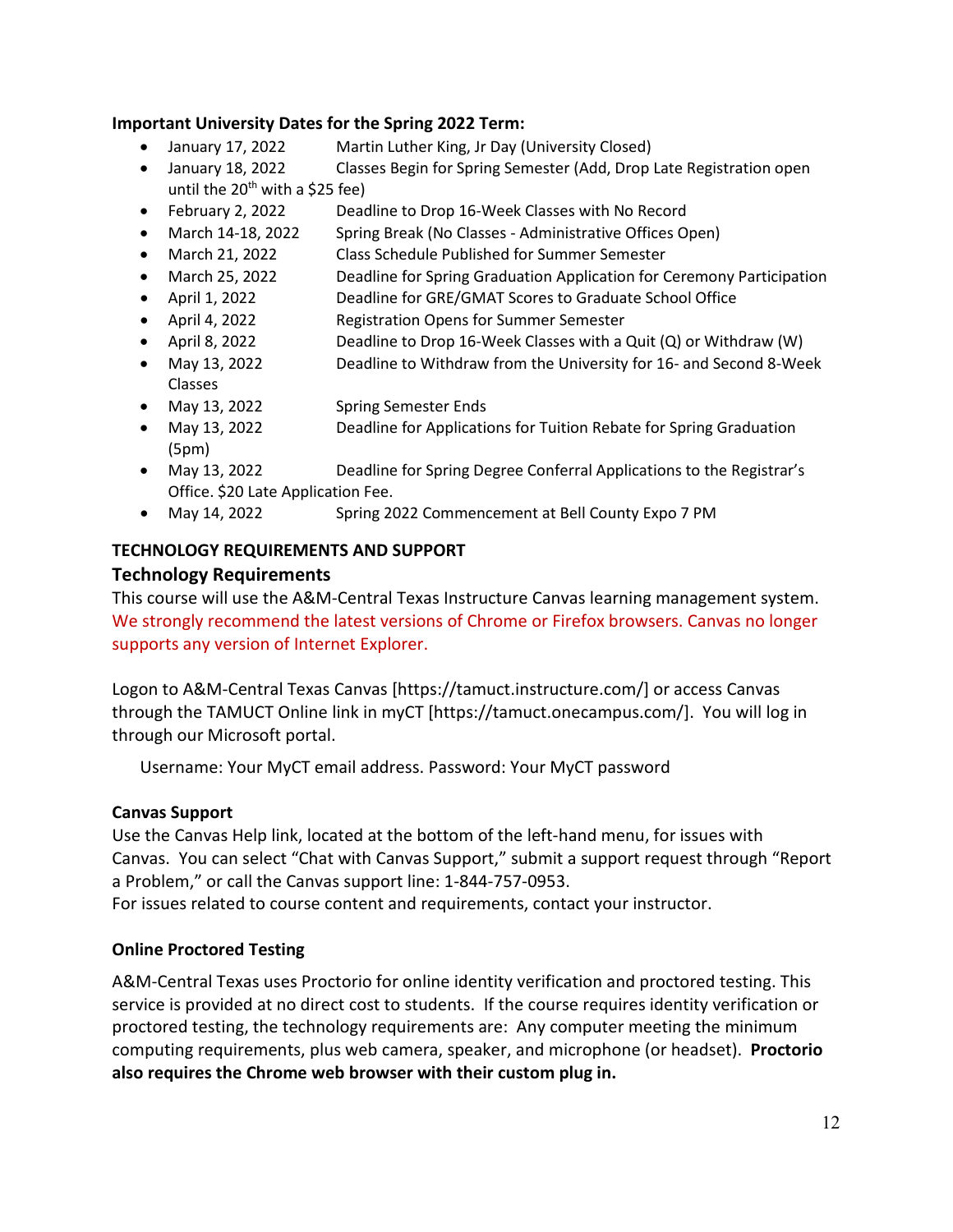## **Other Technology Support**

For log-in problems, students should contact Help Desk Central 24 hours a day, 7 days a week

Email: [helpdesk@tamu.edu](mailto:helpdesk@tamu.edu) Phone: (254) 519-5466 [Web Chat:](http://hdc.tamu.edu/) [http://hdc.tamu.edu] *Please let the support technician know you are an A&M-Central Texas student.*

#### **UNIVERSITY RESOURCES, PROCEDURES, AND GUIDELINES Drop Policy**

If you discover that you need to drop this class, you must complete a [Drop Request Form](https://www.tamuct.edu/registrar/docs/Drop_Request_Form.pdf) [https://www.tamuct.edu/registrar/docs/Drop\_Request\_Form.pdf].

Professors cannot drop students; this is always the responsibility of the student. The Registrar's Office will provide a deadline on the Academic Calendar for which the form must be completed, signed and returned. Once you return the signed form to the Registrar's Office, you must go into Warrior Web and confirm that you are no longer enrolled. If you still show as enrolled,

FOLLOW-UP with the Registrar's Office immediately. You are to attend class until the procedure is complete to avoid penalty for absence. Should you miss the drop deadline or fail to follow the procedure, you will receive an F in the course, which may affect your financial aid and/or VA educational benefits.

### **Academic Integrity**

University Statement: Texas A&M University-Central Texas values the integrity of the academic enterprise and strives for the highest standards of academic conduct. A&M-Central Texas expects its students, faculty, and staff to support the adherence to high standards of personal and scholarly conduct to preserve the honor and integrity of the creative community. Any deviation by students from this expectation may result in a failing grade for the assignment and potentially a failing grade for the course. All academic misconduct concerns will be referred to the Office of Student Conduct. When in doubt on collaboration, citation, or any issue, please contact your instructor before taking a course of action.

For more [information](https://nam04.safelinks.protection.outlook.com/?url=https%3A%2F%2Fwww.tamuct.edu%2Fstudent-affairs%2Fstudent-conduct.html&data=04%7C01%7Clisa.bunkowski%40tamuct.edu%7Ccfb6e486f24745f53e1a08d910055cb2%7C9eed4e3000f744849ff193ad8005acec%7C0%7C0%7C637558437485252160%7CUnknown%7CTWFpbGZsb3d8eyJWIjoiMC4wLjAwMDAiLCJQIjoiV2luMzIiLCJBTiI6Ik1haWwiLCJXVCI6Mn0%3D%7C1000&sdata=yjftDEVHvLX%2FhM%2FcFU0B99krV1RgEWR%2BJ%2BhvtoR6TYk%3D&reserved=0) regarding the Student Conduct process, [https://www.tamuct.edu/student-affairs/student-conduct.html].

If you know of potential honor violations by other students, you may [submit](https://nam04.safelinks.protection.outlook.com/?url=https%3A%2F%2Fcm.maxient.com%2Freportingform.php%3FTAMUCentralTexas%26layout_id%3D0&data=04%7C01%7Clisa.bunkowski%40tamuct.edu%7Ccfb6e486f24745f53e1a08d910055cb2%7C9eed4e3000f744849ff193ad8005acec%7C0%7C0%7C637558437485262157%7CUnknown%7CTWFpbGZsb3d8eyJWIjoiMC4wLjAwMDAiLCJQIjoiV2luMzIiLCJBTiI6Ik1haWwiLCJXVCI6Mn0%3D%7C1000&sdata=CXGkOa6uPDPX1IMZ87z3aZDq2n91xfHKu4MMS43Ejjk%3D&reserved=0) a report, [https://cm.maxient.com/reportingform.php?TAMUCentralTexas&layout\_id=0].

**My Statement:** All work in this course is to be **done individually**. You may get the rare/occasional assistance from other students about where you found certain information/answers, but I don't want to see close/identical answers. I have a pretty good eye for this, as my memory is pretty good! If you need help, ask me! Any instance of academic dishonesty likely will result in an F in my course. I have taught this course long enough that I can tell if you are collaborating or not, even though your answers may differ slightly.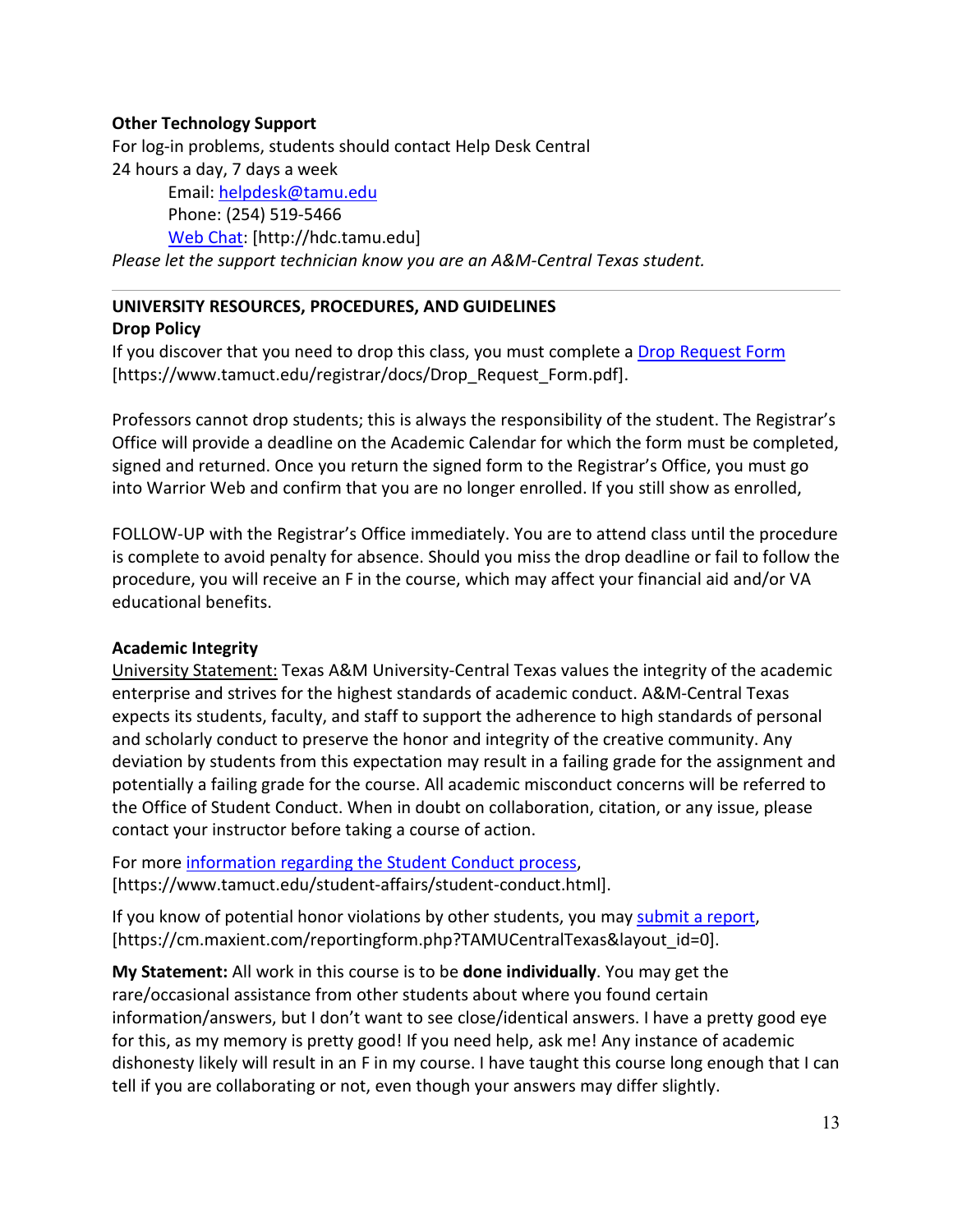## **Academic Accommodations**

At Texas A&M University-Central Texas, we value an inclusive learning environment where every student has an equal chance to succeed and has the right to a barrier-free education. The Warrior Center for Student Success, Equity and Inclusion is responsible for ensuring that students with a disability receive equal access to the university's programs, services and activities. If you believe you have a disability requiring reasonable accommodations, please contact the Office of Access and Inclusion, WH-212; or call (254) 501-5836. Any information you provide is private and confidential and will be treated as such.

For more information, please visit our **Access & Inclusion** Canvas page (log-in required) [https://tamuct.instructure.com/courses/717]

# **Important information for Pregnant and/or Parenting Students**

Texas A&M University-Central Texas supports students who are pregnant and/or parenting. In accordance with requirements of Title IX and related guidance from US Department of Education's Office of Civil Rights, the Dean of Student Affairs' Office can assist students who are pregnant and/or parenting in seeking accommodations related to pregnancy and/or parenting. Students should seek out assistance as early in the pregnancy as possible. For more information, please visit [Student Affairs](https://www.tamuct.edu/student-affairs/pregnant-and-parenting-students.html) [https://www.tamuct.edu/student-affairs/pregnantand-parenting-students.html]. Students may also contact the institution's Title IX Coordinator. If you would like to read more about thes[e requirements and guidelines](http://www2.ed.gov/about/offices/list/ocr/docs/pregnancy.pdf) online, please visit the website [http://www2.ed.gov/about/offices/list/ocr/docs/pregnancy.pdf].

Title IX of the Education Amendments Act of 1972 prohibits discrimination on the basis of sex and gender–including pregnancy, parenting, and all related conditions. A&M-Central Texas is able to provide flexible and individualized reasonable accommodation to pregnant and parenting students. All pregnant and parenting students should contact the Associate Dean in the Division of Student Affairs at (254) 501-5909 to seek out assistance. Students may also contact the University's Title IX Coordinator.

# **Tutoring**

Tutoring is available to all A&M-Central Texas students, both virtually and in-person. Student success coaching is available online upon request.

If you have a question, are interested in becoming a tutor, or in need of success coaching contact the Warrior Center for Student Success, Equity and Inclusion at (254) 501-5836, visit the Warrior Center at 212 Warrior Hall, or by emailing [WarriorCenter@tamuct.edu.](mailto:WarriorCenter@tamuct.edu)

To schedule tutoring sessions and view tutor availability, please visit **Tutor [Matching](https://nam04.safelinks.protection.outlook.com/?url=http%3A%2F%2Fwww.tutormatchingservices.com%2FTAMUCT&data=04%7C01%7Clisa.bunkowski%40tamuct.edu%7C886784139069461670c308d9aa01f55e%7C9eed4e3000f744849ff193ad8005acec%7C0%7C0%7C637727747643427346%7CUnknown%7CTWFpbGZsb3d8eyJWIjoiMC4wLjAwMDAiLCJQIjoiV2luMzIiLCJBTiI6Ik1haWwiLCJXVCI6Mn0%3D%7C3000&sdata=D%2F8HN2bUT1lLPfs5qSqKYlwh8a7pZVy7isM2gppluQE%3D&reserved=0)** [Services](https://nam04.safelinks.protection.outlook.com/?url=http%3A%2F%2Fwww.tutormatchingservices.com%2FTAMUCT&data=04%7C01%7Clisa.bunkowski%40tamuct.edu%7C886784139069461670c308d9aa01f55e%7C9eed4e3000f744849ff193ad8005acec%7C0%7C0%7C637727747643427346%7CUnknown%7CTWFpbGZsb3d8eyJWIjoiMC4wLjAwMDAiLCJQIjoiV2luMzIiLCJBTiI6Ik1haWwiLCJXVCI6Mn0%3D%7C3000&sdata=D%2F8HN2bUT1lLPfs5qSqKYlwh8a7pZVy7isM2gppluQE%3D&reserved=0) [https://tutormatchingservice.com/TAMUCT] or visit the Tutoring Center in 111 Warrior Hall.

Chat live with a remote tutor 24/7 for almost any subject from on your computer! Tutor.com is an online tutoring platform that enables A&M-Central Texas students to log in and receive online tutoring support at no additional cost. This tool provides tutoring in over 40 subject areas except writing support. Access Tutor.com through Canvas.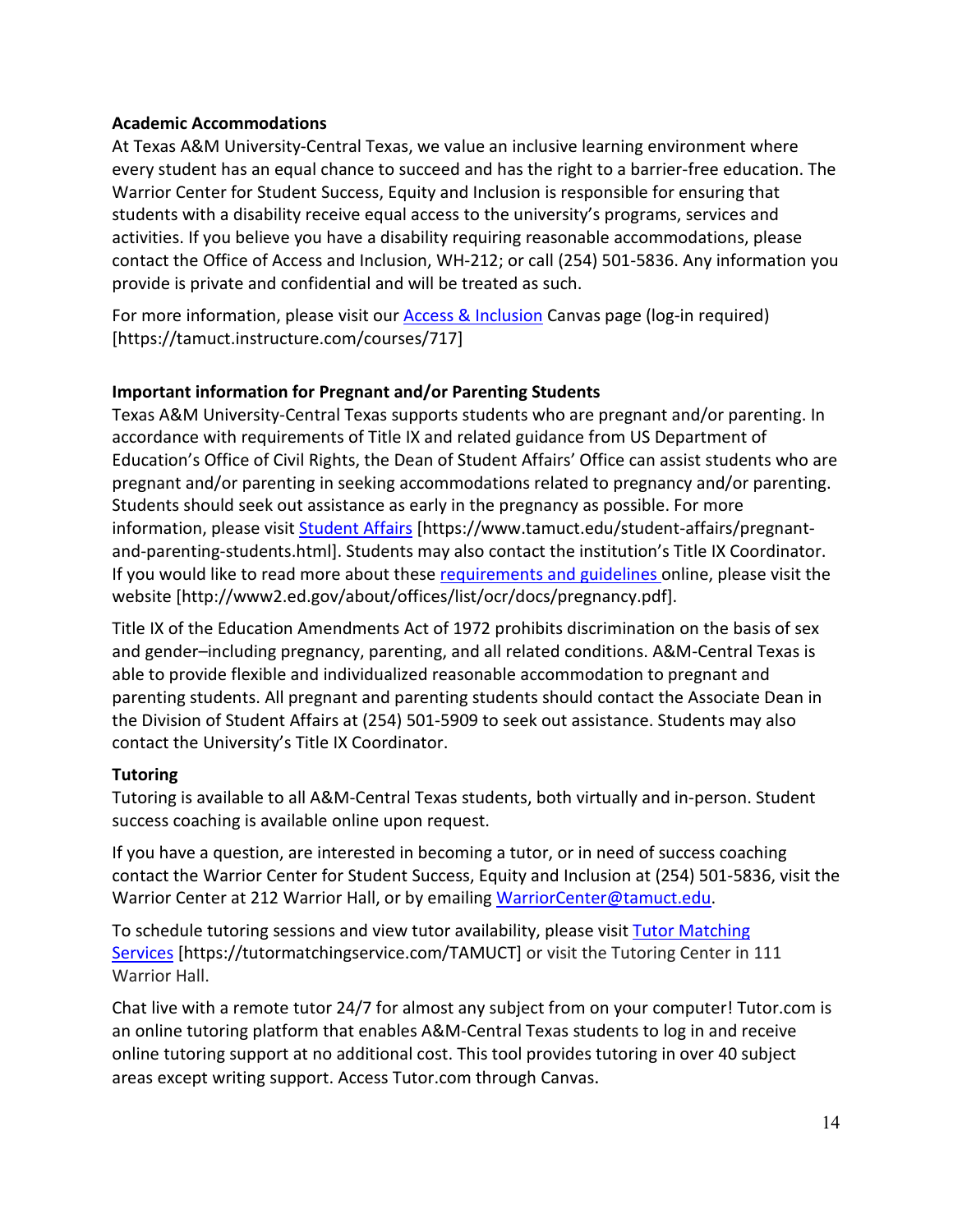## **University Writing Center**

University Writing Center: Located in Warrior Hall 416, the University Writing Center (UWC) at Texas A&M University–Central Texas (A&M–Central Texas) is a free service open to all A&M– Central Texas students. For the Spring 2022 semester, the hours of operation are from 10:00 a.m.-5:00 p.m. Monday thru Thursday in Warrior Hall 416 (with online tutoring available every hour as well) with satellite hours available online only Monday thru Thursday from 6:00-9:00 p.m. and Saturday 12:00-3:00 p.m.

Tutors are prepared to help writers of all levels and abilities at any stage of the writing process. While tutors will not write, edit, or grade papers, they will assist students in developing more effective composing practices. By providing a practice audience for students' ideas and writing, our tutors highlight the ways in which they read and interpret students' texts, offering guidance and support throughout the various stages of the writing process. In addition, students may work independently in the UWC by checking out a laptop that runs the Microsoft Office suite and connects to WIFI, or by consulting our resources on writing, including all of the relevant style guides. Whether you need help brainstorming ideas, organizing an essay, proofreading, understanding proper citation practices, or just want a quiet place to work, the UWC is here to help!

Students may arrange a one-to-one session with a trained and experienced writing tutor by making an appointment via WCOnline at https://tamuct.mywconline.com/. In addition, you can email Dr. Bruce Bowles Jr. at bruce.bowles@tamuct.edu if you have any questions about the UWC, need any assistance with scheduling, or would like to schedule a recurring appointment with your favorite tutor by making an appointment via WCOnline at https://tamuct.mywconline.com/. In addition, you can email Dr. Bruce Bowles Jr. at bruce.bowles@tamuct.edu if you have any questions about the UWC, need any assistance with scheduling, or would like to schedule a recurring appointment with your favorite tutor.

### **University Library**

The University Library provides many services in support of research across campus and at a distance. We offer over 200 electronic databases containing approximately 400,000 eBooks and 82,000 journals, in addition to the 96,000 items in our print collection, which can be mailed to students who live more than 50 miles from campus. Research guides for each subject taught at A&M-Central Texas are available through our website to help students navigate these resources. On campus, the library offers technology including cameras, laptops, microphones, webcams, and digital sound recorders.

Research assistance from a librarian is also available 24 hours a day through our online chat service, and at the reference desk when the library is open. Research sessions can be scheduled for more comprehensive assistance, and may take place virtually through WebEx, Microsoft Teams or in-person at the library. Schedule an [appointment](https://nam04.safelinks.protection.outlook.com/?url=https%3A%2F%2Ftamuct.libcal.com%2Fappointments%2F%3Fg%3D6956&data=04%7C01%7Clisa.bunkowski%40tamuct.edu%7Cde2c07d9f5804f09518008d9ab7ba6ff%7C9eed4e3000f744849ff193ad8005acec%7C0%7C0%7C637729369835011558%7CUnknown%7CTWFpbGZsb3d8eyJWIjoiMC4wLjAwMDAiLCJQIjoiV2luMzIiLCJBTiI6Ik1haWwiLCJXVCI6Mn0%3D%7C3000&sdata=KhtjgRSAw9aq%2FoBsB6wyu8b7PSuGN5EGPypzr3Ty2No%3D&reserved=0)

[here](https://nam04.safelinks.protection.outlook.com/?url=https%3A%2F%2Ftamuct.libcal.com%2Fappointments%2F%3Fg%3D6956&data=04%7C01%7Clisa.bunkowski%40tamuct.edu%7Cde2c07d9f5804f09518008d9ab7ba6ff%7C9eed4e3000f744849ff193ad8005acec%7C0%7C0%7C637729369835011558%7CUnknown%7CTWFpbGZsb3d8eyJWIjoiMC4wLjAwMDAiLCJQIjoiV2luMzIiLCJBTiI6Ik1haWwiLCJXVCI6Mn0%3D%7C3000&sdata=KhtjgRSAw9aq%2FoBsB6wyu8b7PSuGN5EGPypzr3Ty2No%3D&reserved=0) [https://tamuct.libcal.com/appointments/?g=6956]. Assistance may cover many topics, including how to find articles in peer-reviewed journals, how to cite resources, and how to piece together research for written assignments.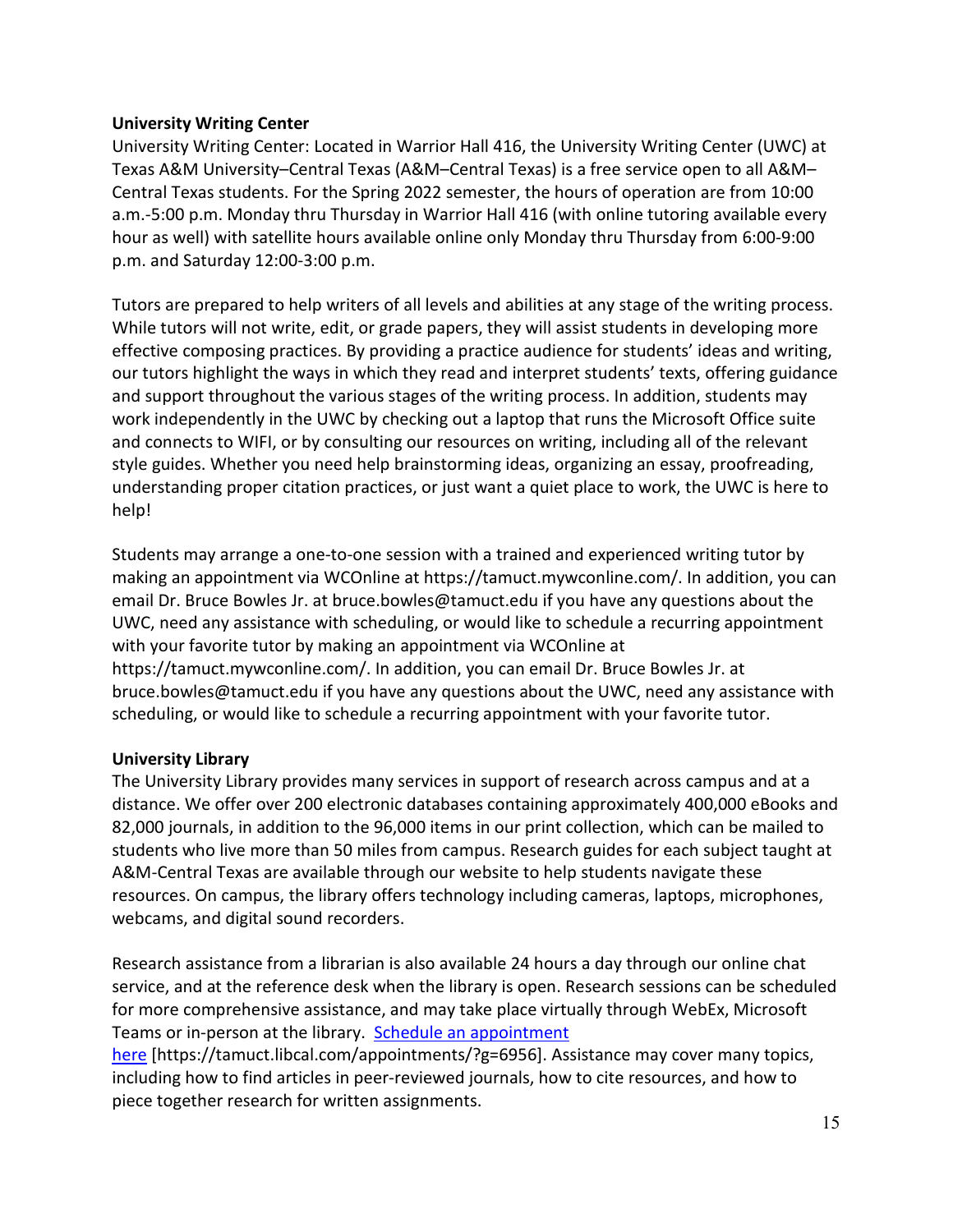Our 27,000-square-foot facility on the A&M-Central Texas main campus includes student lounges, private study rooms, group work spaces, computer labs, family areas suitable for all ages, and many other features. Services such as interlibrary loan, TexShare, binding, and laminating are available. The library frequently offers workshops, tours, readings, and other events. For more information, please visit our Library [website](https://nam04.safelinks.protection.outlook.com/?url=https%3A%2F%2Ftamuct.libguides.com%2Findex&data=04%7C01%7Clisa.bunkowski%40tamuct.edu%7C7d8489e8839a4915335f08d916f067f2%7C9eed4e3000f744849ff193ad8005acec%7C0%7C0%7C637566044056484222%7CUnknown%7CTWFpbGZsb3d8eyJWIjoiMC4wLjAwMDAiLCJQIjoiV2luMzIiLCJBTiI6Ik1haWwiLCJXVCI6Mn0%3D%7C1000&sdata=2R755V6rcIyedGrd4Os5rkgn1PvhHKU3kUV1vBKiHFo%3D&reserved=0) [http://tamuct.libguides.com/index].

# **A Note about Sexual Violence at A&M-Central Texas**

Sexual violence is a serious safety, social justice, and public health issue. The university offers support for anyone struggling with these issues. University faculty are mandated reporters, so if someone discloses that they were sexually assaulted (or a victim of Domestic/Dating Violence or Stalking) while a student at TAMUCT, faculty members are required to inform the Title IX Office. If you want to discuss any of these issues confidentially, you can do so through Student Wellness and Counseling (254-501-5955) located on the second floor of Warrior Hall (207L).

Sexual violence can occur on our campus because predators often feel emboldened, and victims often feel silenced or shamed. It is incumbent on ALL of us to find ways to actively create environments that tell predators we don't agree with their behaviors and tell survivors we will support them. Your actions matter. Don't be a bystander; be an agent of change. For additional information on campus policy and resources visit the [Title IX webpage](https://www.tamuct.edu/compliance/titleix.html) [\[https://www.tamuct.edu/compliance/titleix.html\]](https://www.tamuct.edu/compliance/titleix.html).

# **Behavioral Intervention**

Texas A&M University-Central Texas cares about the safety, health, and well-being of its students, faculty, staff, and community. If you are aware of individuals for whom you have a concern, please make a referral to the Behavioral Intervention Team. Referring your concern shows you care. You can complete the [referral](https://cm.maxient.com/reportingform.php?TAMUCentralTexas&layout_id=2) online

[https://cm.maxient.com/reportingform.php?TAMUCentralTexas&layout\_id=2].

Anonymous referrals are accepted. Please see the [Behavioral Intervention Team](https://www.tamuct.edu/bit) website for more information [https://www.tamuct.edu/bit]. If a person's behavior poses an imminent threat to you or another, contact 911 or A&M-Central Texas University Police at 254-501-5805.

# **Copyright Notice**

Students should assume that all course material is copyrighted by the respective author(s). Reproduction, including digitally sharing beyond current BUSI 4334 classmates, of course material is prohibited without consent by the author and/or course instructor. Violation of copyright is against the law and Texas A&M University-Central Texas' Code of Academic Honesty. All alleged violations will be reported to the Office of Student Conduct.

Copyright. (2022) by Lucas Loafman at Texas A&M University-Central Texas, College of Business Administration; 1001 Leadership Place, Killeen, TX 76549; 254-501-5944; Fax 254-501-5825; [loafman@tamuct.edu](mailto:loafman@tamuct.edu)